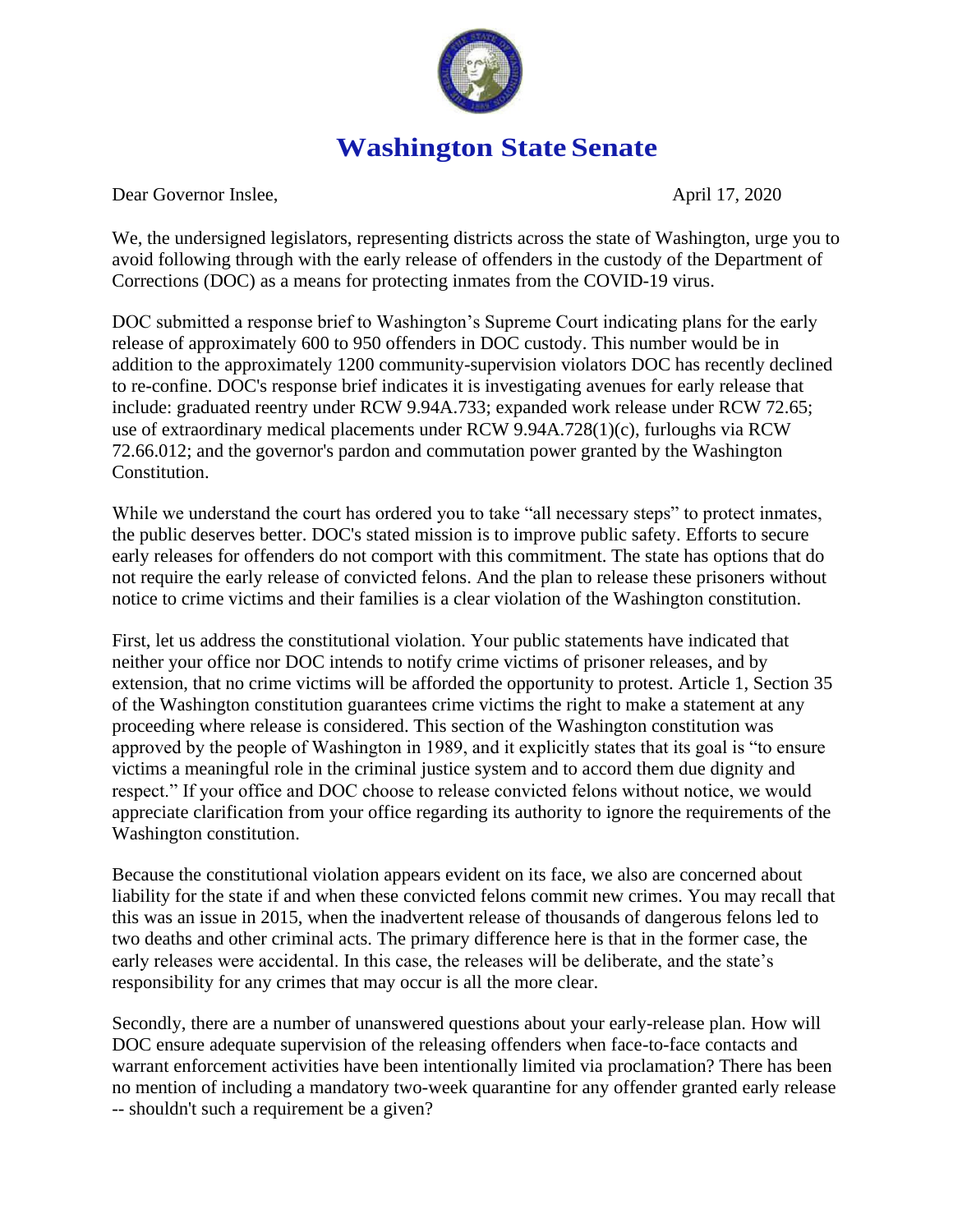Thirdly, we believe there are better options than the mass release of felons who ought to be behind bars. The safest place to house these prisoners would appear to be within the confines of DOC correctional facilities. There, DOC maintains a well-stocked inventory of CDCrecommended personal protection equipment, conducts rigorous screening procedures for offenders and staff, and has implemented social distancing protocols with strict adherence from staff and the offender population. If you and the court wish to protect this particular set of Washington residents from COVID-19, it seems apparent that releasing them from such a controlled environment exposes them to more risk – not less.

DOC's order to limit contact with offenders on community supervision already impairs the state's ability to respond to repeat criminal behavior and offenders who reoffend. As mentioned earlier, the state already has declined to reconfine more than 1,200 offenders who have violated the terms of their community supervision. Adding another 600 to 950 offenders into the community via early release represents an unacceptable risk to public safety.

Because of the nature of their crimes, certain offenders are not amenable to supervision or management once released; also, the offender recidivism rate is approximately 33%, so if DOC were to release offenders early, statistics say that at least one-third of those offenders would not comply with the terms of their release, nor would they be expected to respect your "Stay Home, Stay Healthy" order. Furthermore, once released, offenders are more likely to engage in risky or criminal behavior; if they lack a stable home or living situation, they are more likely to be exposed to COVID-19, and to expose others to COVID-19 once infected.

Instead of releasing convicted felons, DOC should consider alternatives that allow a higher degree of control over offender movement and therefore better protect public safety. These options include expanding work-release placements through new contract procurement, or the use of secure portables on facility recreation grounds. The leading option may be to transfer offenders to the Maple Lane corrections facility in southern Thurston County, which has already been identified by the state Department of Health as a possible isolation and quarantine site for COVID-19 patients. DOC was previously approved for 128 new placements at Maple Lane and its central pharmacy is located on the Maple Lane campus, so access to necessary medicines would be virtually guaranteed. Add Maple Lane's location (less than 30 miles from the DOC Emergency Operations Center and multiple emergency rooms and hospitals) and this facility becomes an administratively and logistically appealing alternative.

Again, we urge you to avoid the early-release option as a path to honoring the court's order. However, if you do move forward with plans for early release, each victim and their family should be notified at least 30 days prior to release, and the offender should, at minimum, be required to have an approved residence, employment, and appropriate programming and treatment. Early release will surely fail to meet its aim if the releasing offenders do not have access to necessary treatment and programming in the community, which under current circumstances, may be difficult to find.

We look forward to your response and hope to remain partners in the ongoing fight against COVID-19.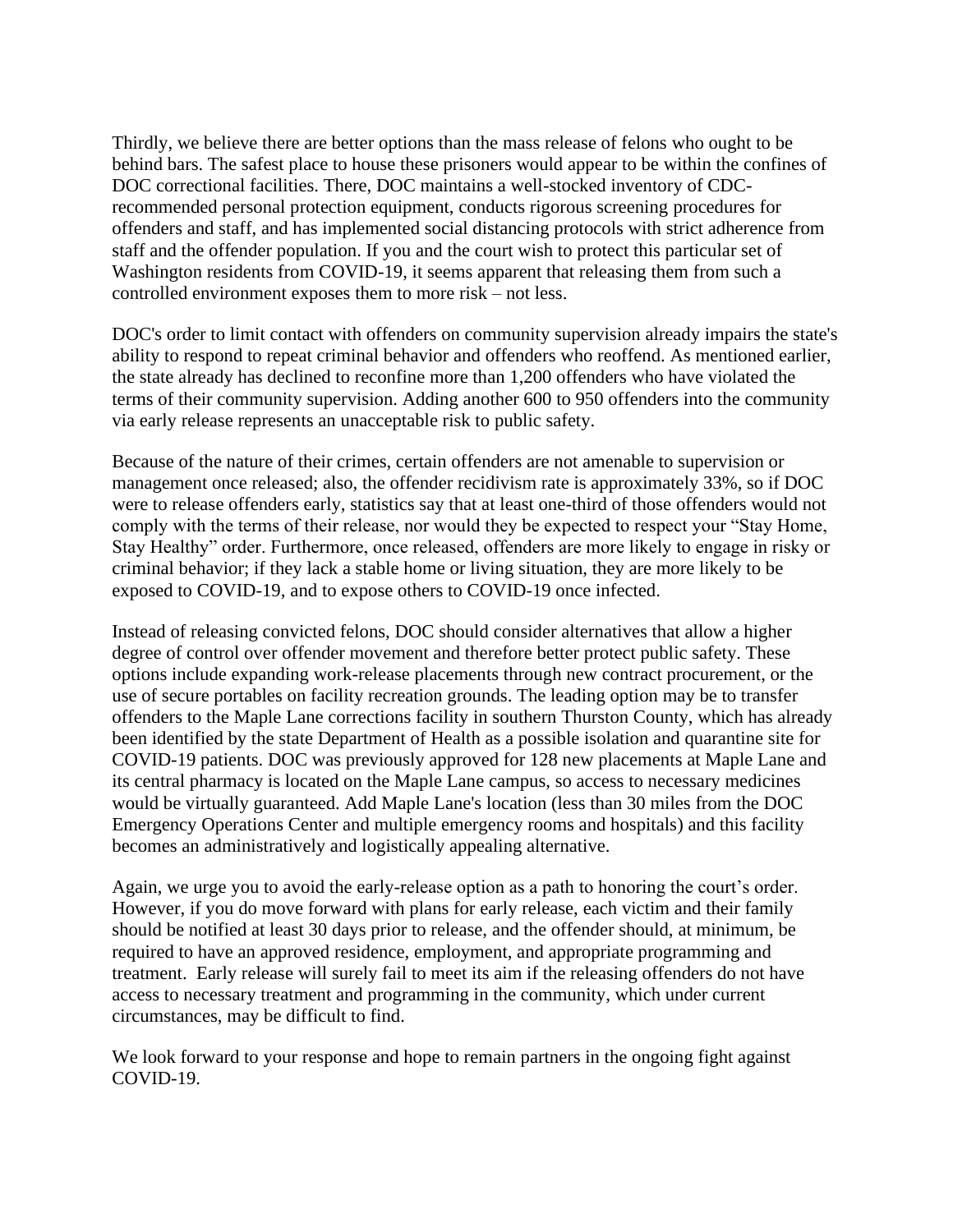Sincerely,

Mike Paddey

Senator Mike Padden Senator Ron Muzzall 4<sup>th</sup> Legislative District

Sand E Muggall

 $10<sup>th</sup>$  Legislative District

Deelly Dear

7<sup>th</sup> Legislative District 8

non R. Brown Senator Shelly Short Senator Sharon Brown

8<sup>th</sup> Legislative District

 $\overline{\mathbf{w}}$ 

6<sup>th</sup> Legislative District

ramporpelalal

Senator Jeff Holy Senator Maureen Walsh 16<sup>th</sup> Legislative District

Romai Wiener Keith L. Wagones

Senator Randi Becker Senator Keith Wagoner 2<sup>nd</sup> Legislative District

 $39<sup>th</sup>$  Legislative District

Mark A. khoesler

Senator Mark Schoesler Senator Tim Sheldon 9<sup>th</sup> Legislative District

th Legislative District 35th Legislative District